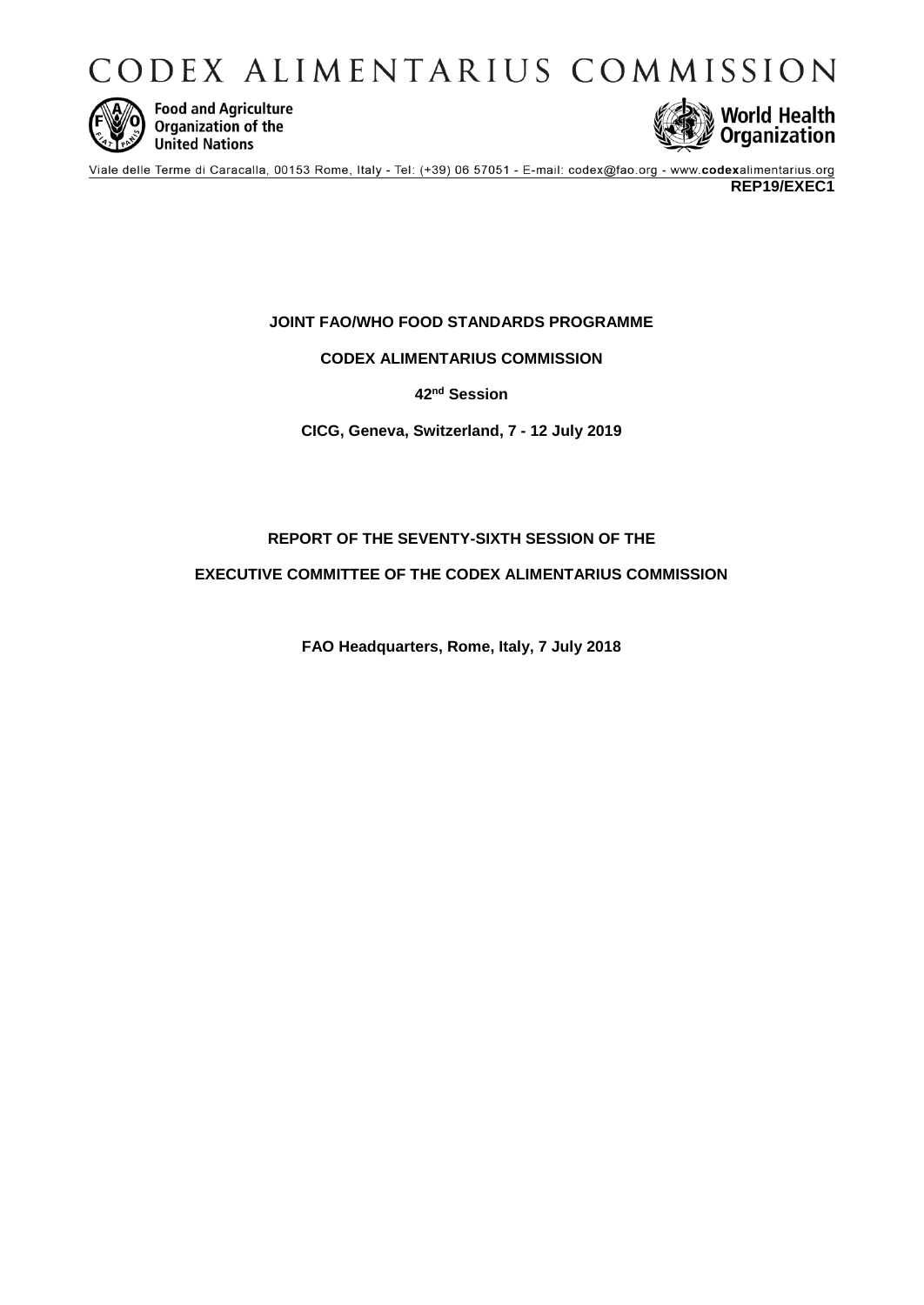# **TABLE OF CONTENTS**

| Report of 76th Session of the Executive Committee of the Codex Alimentarius                                                                                                                                                                                                                                                                                                                                                                                                                          | page i    |
|------------------------------------------------------------------------------------------------------------------------------------------------------------------------------------------------------------------------------------------------------------------------------------------------------------------------------------------------------------------------------------------------------------------------------------------------------------------------------------------------------|-----------|
|                                                                                                                                                                                                                                                                                                                                                                                                                                                                                                      | Paragraph |
| $\label{eq:interoduction} \text{Introduction} \underset{1}{\underbrace{\hspace{1cm}}} \text{{}.\hspace{1cm}} \text{{}.\hspace{1cm}} \text{{}.\hspace{1cm}} \text{{}.\hspace{1cm}} \text{{}.\hspace{1cm}} \text{{}.\hspace{1cm}} \text{{}.\hspace{1cm}} \text{{}.\hspace{1cm}} \text{{}.\hspace{1cm}} \text{{}.\hspace{1cm}} \text{{}.\hspace{1cm}} \text{{}.\hspace{1cm}} \text{{}.\hspace{1cm}} \text{{}.\hspace{1cm}} \text{{}.\hspace{1cm}} \text{{}.\hspace{1cm}} \text{{}.\hspace{1cm}} \text{$ | $1 - 2$   |
|                                                                                                                                                                                                                                                                                                                                                                                                                                                                                                      | $3 - 4$   |
| Development of the Codex Strategic Plan 2020-2025:                                                                                                                                                                                                                                                                                                                                                                                                                                                   | 5         |
| Development of the Codex Strategic Plan 2020-2025:<br>Terms of reference of second CCEXEC strategic-planning subcommittee (Agenda item 2.b)                                                                                                                                                                                                                                                                                                                                                          | $6 - 7$   |
| Codex Communications Work Plan 2017-2019: Implementation Status (Agenda item 3)                                                                                                                                                                                                                                                                                                                                                                                                                      | 8         |
| Regular Review of Codex Work Management: Report 2017-2018 (Agenda item 4)                                                                                                                                                                                                                                                                                                                                                                                                                            | 9         |
| Regular Review of Codex Work Management: Topic 2018-2019 (Agenda item 5)                                                                                                                                                                                                                                                                                                                                                                                                                             | 10        |
| <b>Applications from International Non-Governmental Organizations</b>                                                                                                                                                                                                                                                                                                                                                                                                                                | 11        |
|                                                                                                                                                                                                                                                                                                                                                                                                                                                                                                      | $12 - 16$ |
|                                                                                                                                                                                                                                                                                                                                                                                                                                                                                                      | 12        |
|                                                                                                                                                                                                                                                                                                                                                                                                                                                                                                      | 13        |
|                                                                                                                                                                                                                                                                                                                                                                                                                                                                                                      | 14        |
|                                                                                                                                                                                                                                                                                                                                                                                                                                                                                                      | 15        |
|                                                                                                                                                                                                                                                                                                                                                                                                                                                                                                      | 16        |
|                                                                                                                                                                                                                                                                                                                                                                                                                                                                                                      | 17        |

### **APPENDICES**

| <b>Appendix II</b> Inclusiveness and Timeliness in the Development of the Codex Strategic Plan 2020-2025 | 10 |
|----------------------------------------------------------------------------------------------------------|----|
| <b>Appendix III</b> Terms of Reference for Second Strategic Planning Sub-Committee of CCEXEC             | 12 |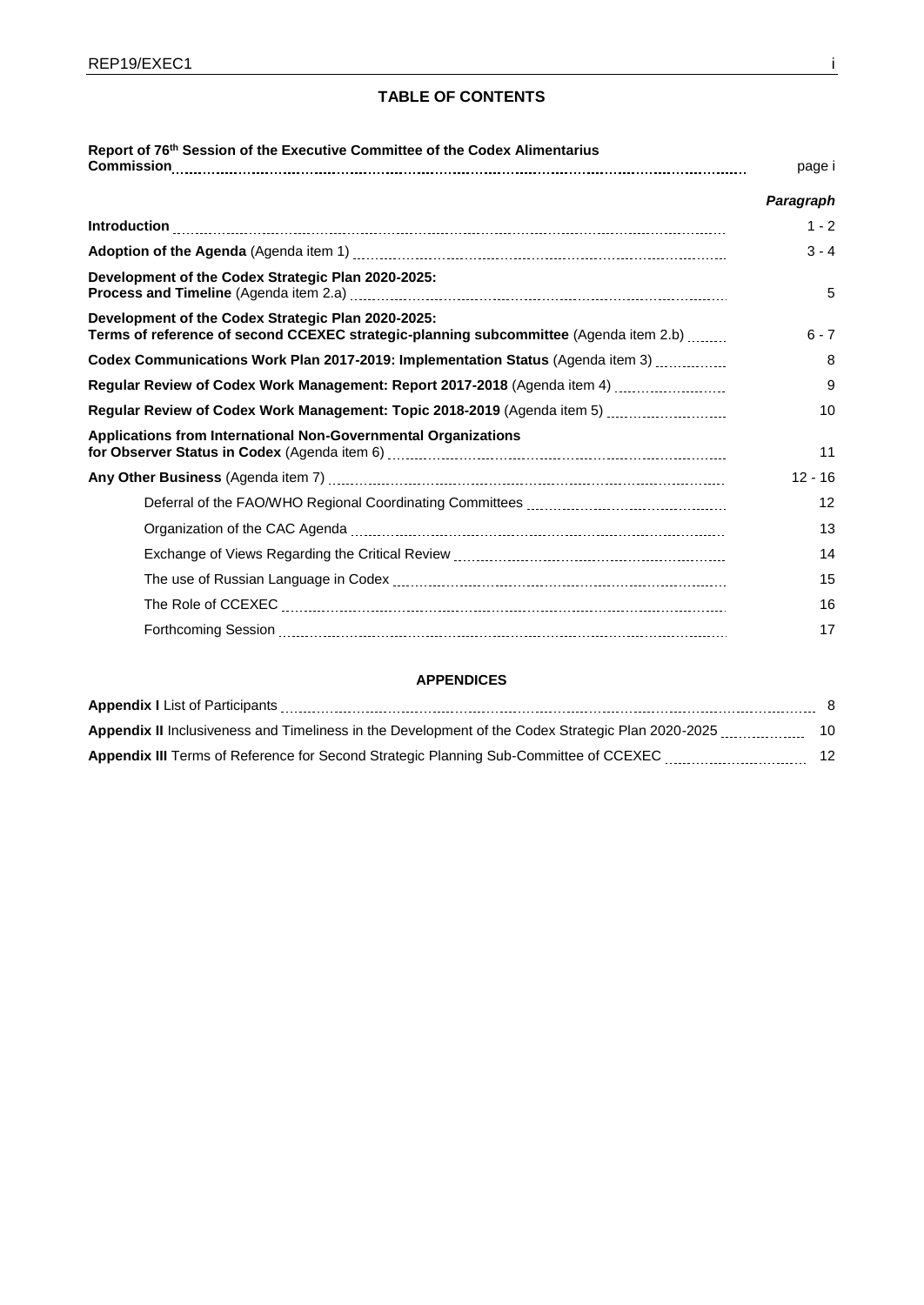# **INTRODUCTION**

- 1. The Executive Committee of the Codex Alimentarius Commission held its 76th Session (CCEXEC76) at the Headquarters of the Food and Agriculture Organization of the United Nations (FAO), in Rome, Italy, on 7 July 2018. A list of participants is contained in Appendix I.
- 2. The Chairperson of the Commission, Mr Guilherme da Costa Junior (Brazil), opened the meeting, in the presence of the Codex Secretary, Mr Tom Heilandt, Head of the Food Safety and Quality Unit of FAO, Ms Renata Clarke, and Coordinator, Department of Zoonoses and Food Safety of the World Health Organization (WHO), Ms Angelika Tritscher.

# **ADOPTION OF THE AGENDA (Agenda item 1)**

- 3. CCEXEC76 adopted the following amended provisional agenda:
	- I. Adoption of the Agenda
	- II. Development of the Codex Strategic Plan 2020-2025
		- a) Process and Timeline (CRD2)
		- b) Terms of Reference of Second CCEXEC Strategic-Planning Subcommittee (CRD1)
	- III. Codex Communications Work Plan 2017-2019: Implementation Status (CX/EXEC 18/75/4)
	- IV. Regular Review of Codex Work Management: Report 2017-2018 (CX/CAC 18/41/13)
	- V. Regular Review of Codex Work Management: Topic 2018-2019 (CX/EXEC 18/75/5)
	- VI. Applications from International Non-Governmental Organizations for Observer Status in Codex (CX/EXEC 18/75/7)
	- VII. Any Other Business
- 4. CCEXEC76 further agreed to consider the following matters under item 7, "Any other business":
	- i. Deferral of the FAO/WHO Regional Coordinating Committees (proposed by the Coordinator for the Latin America and the Caribbean Region (LAC));
	- ii. Organization of the CAC agenda (proposed by the Coordinator for LAC);
	- iii. Exchange of views regarding the critical review, including chairpersons' comments and how best to address them (proposed by the Member from Europe);
	- iv. The use of the Russian language in Codex (proposed by the Coordinator for Europe);
	- v. The role of CCEXEC (CRD3) (proposed by the Chairperson); and
	- vi. Forthcoming Session.

# **DEVELOPMENT OF THE CODEX STRATEGIC PLAN 2020-2025 (Agenda item 2)**

# **Process and Timeline (Agenda item 2a)<sup>1</sup>**

# **Conclusion**

- 5. CCEXEC76:
	- i. agreed on its ambition to submit the draft strategic plan for endorsement by CAC42 in accordance with the timeline (Appendix II);
	- ii. noted that to do so would require a round of physical meetings in all regions in the period between August and November 2018;
	- iii. welcomed the offer from the Codex Secretariat of assistance in facilitating and supporting such meetings in close cooperation with regional coordinators and host countries, making use of planned workshops and other relevant events; and
	- iv. noted the possibility for further review in the margins of other committees, including at the thirty-first session of the Codex Committee on General Principles.

<sup>1</sup> Inclusiveness and timeliness in the development of the Codex Strategic Plan 2020-2025 (CRD2).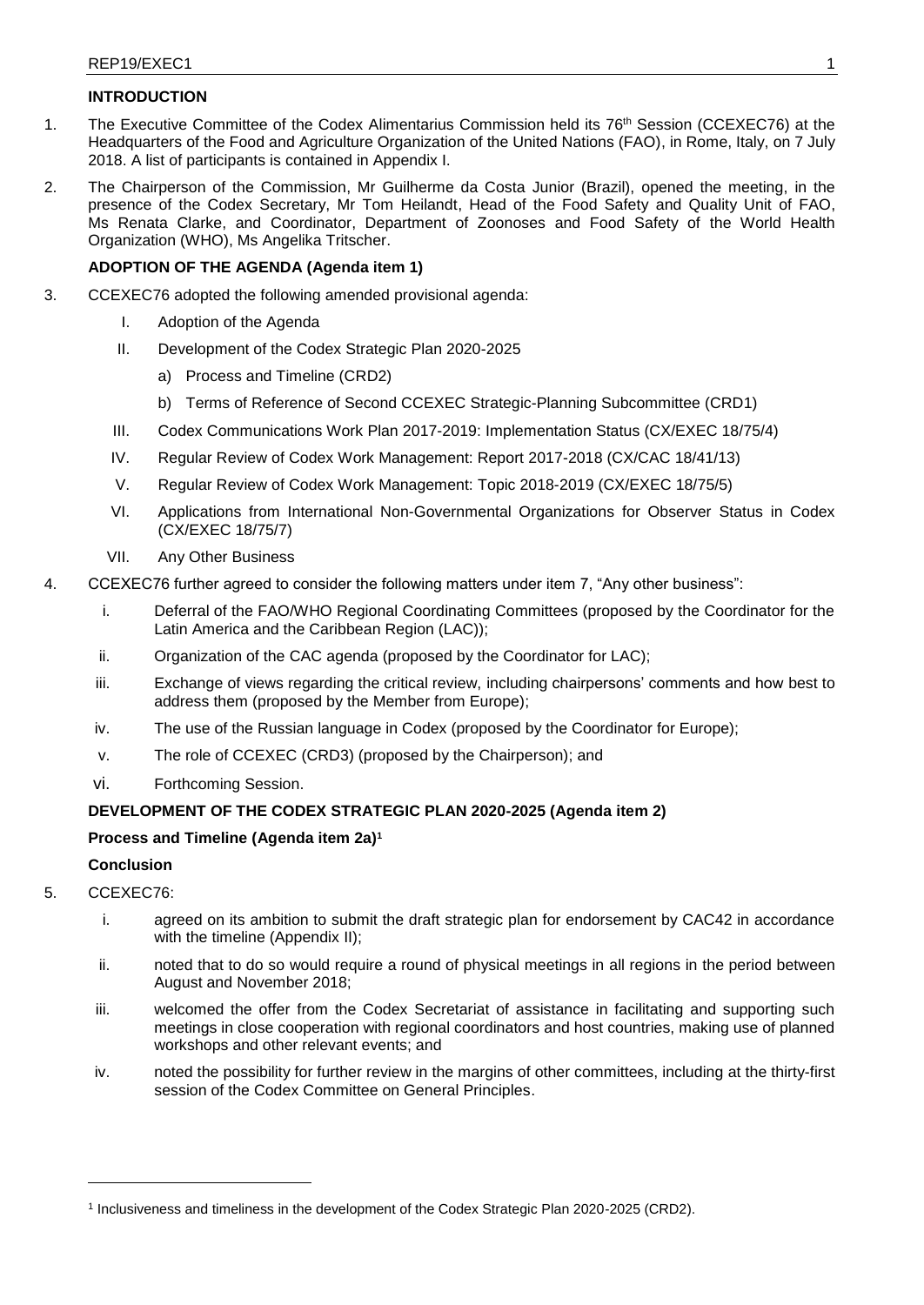# **Terms Of Reference Of Second CCEXEC Strategic-Planning Subcommittee (Agenda item 2b) 2**

# **Conclusion**

- 6. CCEXEC76 agreed to the terms of reference of the second strategic-planning subcommittee of CCEXEC (Appendix III).
- 7. CCEXEC76 agreed to retain the existing wording of Activity 2.3.3 in the Action Plan with the addition of a footnote clarifying the consideration of factors as in the Strategic Plan 2014-2019<sup>3</sup> .

# **CODEX COMMUNICATIONS WORK PLAN 2017-2019: IMPLEMENTATION STATUS (Agenda item 3)<sup>4</sup>**

### **Conclusion**

- 8. CCEXEC76:
	- i. recognized the importance of the communications work developed by the Codex Secretariat and recommended it continue based on the 2017-2019 work plan, looking forward to the promotion of the importance of Codex for all actors involved in food safety and fair practices in food trade; and
	- ii. noted that such activities supported the delivery of the Strategic Plan objective that Codex standards be used globally and therefore required adequate resources.

# **REGULAR REVIEW OF CODEX WORK MANAGEMENT: REPORT 2017-2018 (Agenda item 4)<sup>5</sup>**

## **Conclusion**

9. CCEXEC76 noted the conclusions of CAC41 (REP 18/CAC, paras. 109-121) and requested that the Codex Secretariat prepare a paper to support further discussion at CCEXEC77 on recommendations (ii), (iii) and (iv) of the 2017-2018 Regular Review of Codex Work Management.

## **REGULAR REVIEW OF CODEX WORK MANAGEMENT: TOPIC 2018-2019 (Agenda item 5)<sup>6</sup>**

### **Conclusion**

- 10. CCEXEC76:
	- i. noted the selection of "the critical review function of the Executive Committee" as the topic for the regular review of Codex work management for 2018-2019, recalling that critical review by CCEXEC facilitated the work of CAC;
	- ii. requested that the Codex Secretariat take account of comments made during CCEXEC767 in conducting the review; and
	- iii. in subsequent meetings of CCEXEC, this agenda item could also include substantive discussion of other initiatives that might improve work management in Codex.

# **APPLICATIONS FROM INTERNATIONAL NON-GOVERNMENTAL ORGANIZATIONS FOR OBSERVER STATUS IN CODEX (Agenda item 6) 8**

# **Conclusion**

- 11. CCEXEC76 recommended that the Directors-General of FAO and WHO:
	- i. grant observer status to the Federación Panamerica de Lechería (FEPALE) and the International Ready-to-Use Foods Association (IRUFA); and
	- ii. grant observer status to Tea & Herbal Infusions Europe (THIE) subject to the following conditions to avoid double representation: "At meetings where FoodDrinkEurope is represented, THIE can only participate as part of the FoodDrinkEurope delegation and cannot speak as THIE. THIE can submit written comments only on those issues for which FoodDrinkEurope does not submit any comments. THIE would only participate as such in Codex meetings when FoodDrinkEurope is not represented."

<sup>&</sup>lt;sup>2</sup> Terms of reference for second strategic planning sub-committee of CCEXEC (CRD1)

<sup>3</sup> Text of additional footnote: *"The consideration of other factors in the Codex standard-setting process is governed by the Statements of Principle Concerning the Role of Science in the Codex Decision-Making Process and the Extent to Which Other Factors are Taken into Account*.*"*

<sup>4</sup> CX/EXEC 18/75/4

<sup>5</sup> CX/CAC 18/41/13

<sup>6</sup> CX/EXEC 18/75/5

<sup>7</sup> Audio recording available on the CCEXEC76 webpage.

<sup>8</sup> CX/EXEC 18/75/7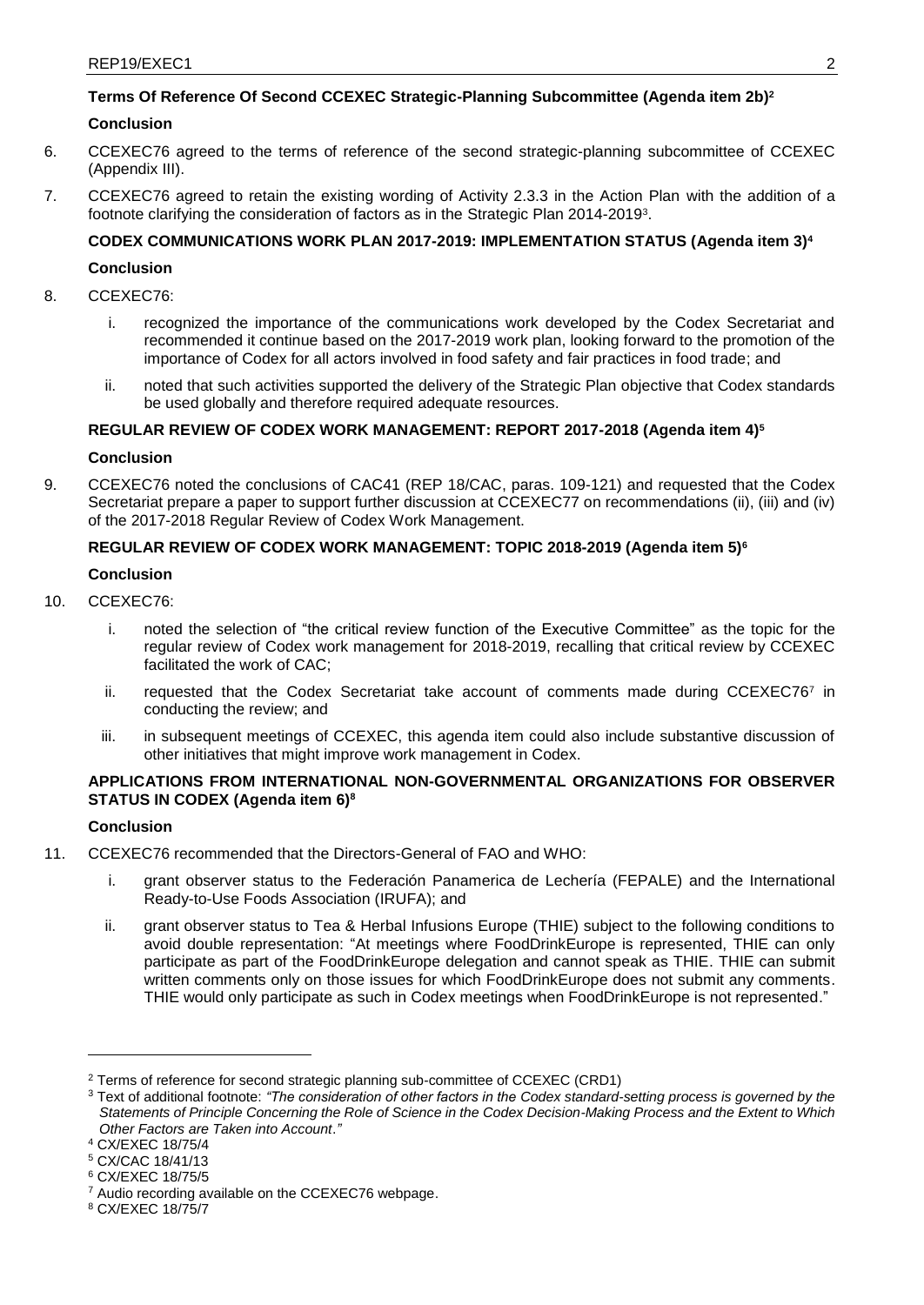# **ANY OTHER BUSINESS (Agenda item 7)**

# **Deferral of the FAO/WHO Regional Coordinating Committees (RCCs)**

# **Conclusion**

- 12. CCEXEC76:
	- I. expressed concern regarding the postponement of the RCCs but recognized the challenges having led to the decision, and requested that the Regional Coordinators and the Chairperson and Vice-Chairpersons of the Commission be consulted prior to any such decision in future should similar circumstances arise;
	- II. noted the Codex Secretariat's explanation of the difficulties having led to the decision and its commitment to hold prior consultations with Regional Coordinators and the Chairperson and Vice-Chairpersons of the Commission should such circumstances arise in future; and
	- III. noted the statement of the representative of FAO recognizing the central role of the RCCs, reiterating that their postponement should not be construed as diminishing the importance of their work in the Codex structure, and reaffirming that such disruptions should be avoided in future.

## **Organization of the CAC agenda**

### **Conclusion**

13. CCEXEC76, recognizing the need to improve time management during sessions of the Codex Alimentarius Commission to ensure due consideration was given to the items on its agenda, agreed that the Codex Secretariat would work with the Commission Chairperson and Vice-Chairpersons to identify potential solutions and report to CCEXEC77 in that regard, making pertinent materials available to CCEXEC members in advance.

# **Exchange of views regarding the critical review, including Chairpersons' comments and how best to address them**

### **Conclusion**

14. The Committee recalled it had considered these matters under item agenda 5.

# **The use of the Russian language in Codex**

### **Conclusion**

15. CCEXEC76 noted the concern expressed by the Regional Coordinator for Europe regarding the need to improve the use of the Russian language in Codex work.

### **The role of CCEXEC<sup>9</sup>**

**Conclusion**

16. CCEXEC76 agreed to examine CRD3 and discuss the matter further at CCEXEC77.

### **Forthcoming Session**

17. The Executive Committee agreed to convene its next session in Geneva, Switzerland, immediately preceding CAC42, with arrangements to be confirmed in advance by the Codex Secretariat.

<sup>&</sup>lt;sup>9</sup> The Role of the CCEXEC prepared by the Chair and the Vice-Chairs of the CAC (CRD3 of CCEXEC75).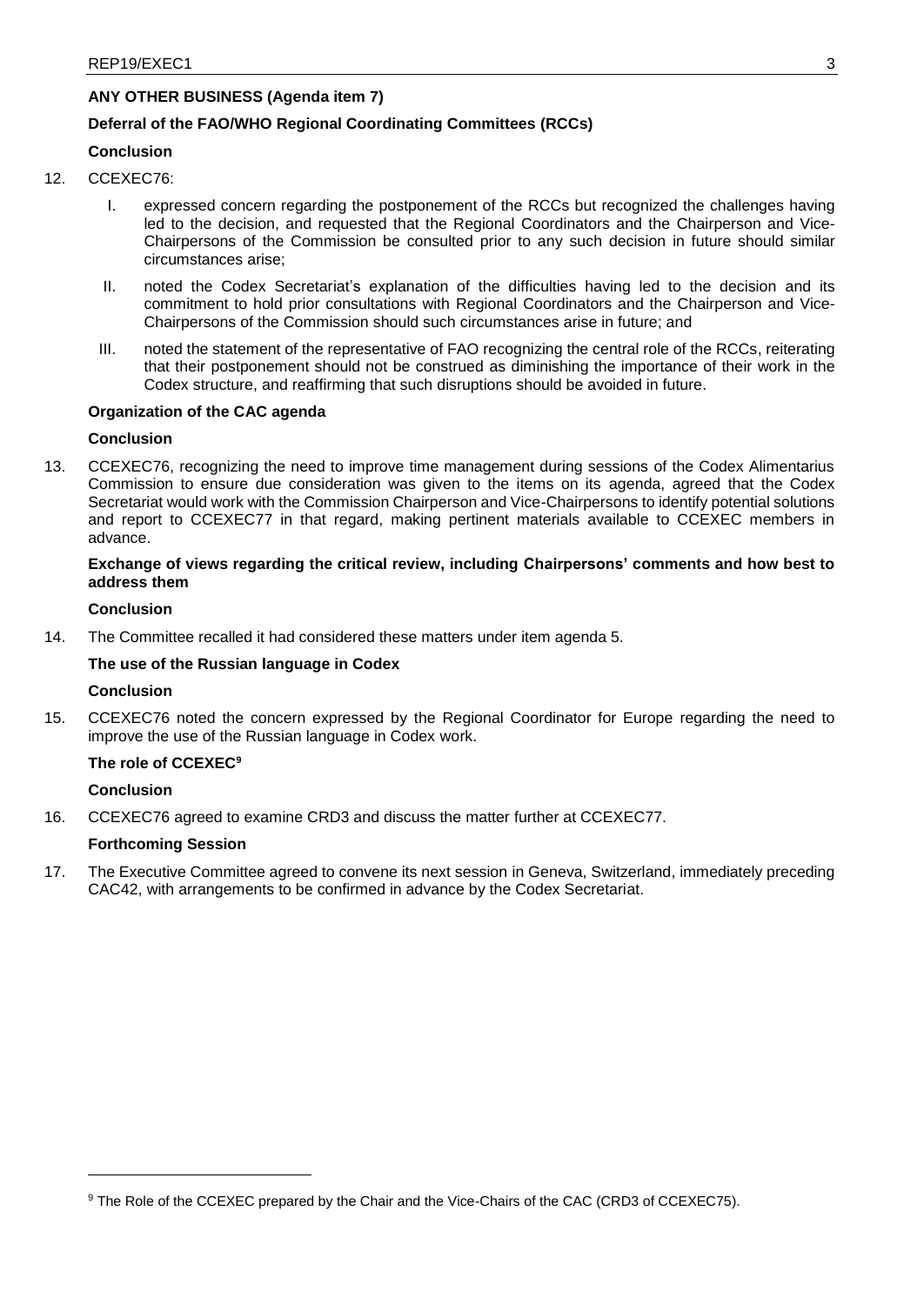#### **LIST OF PARTICIPANTS** LISTE DES PARTICIPANTS LISTA DE PARTICIPANTES

#### **CHAIRPERSON** PRÉSIDENT PRESIDENTE

**ASSISTANT TO THE CHAIRPERSON**

Assistant du Président Asistente al Presidente

#### **VICE-CHAIRPERSONS**

VICE-PRÉSIDENTS VICEPRESIDENTES Dr Guilherme Antonio Costa Junior Chair of the Codex Alimentarius Commission Secretariat of Agribusiness International Relations (SRI) Ministry of Agriculture, Livestock and Food Supply (MAPA) Esplanada dos Ministerios Bl.D Brasília Brazil Tel: +55 61 3218-3468 Email[: guilherme.costa@agricultura.gov.br](mailto:guilherme.costa@agricultura.gov.br)

Mr Rafael Guimaraes Requiao Secretaria de Relações Internacionais do Agronegócio Ministério da Agricultura, Pecuária e Abastecimento Brasília Brazil Tel: +55 (61) 3218 2510 Email[: rafael.requiao@agricultura.gov.br](mailto:rafael.requiao@agricultura.gov.br)

Prof Purwiyatno Hariyadi National Codex Committee of Indonesia Southeast Asian Food & Agricultural Science & Technology (SEAFAST) Center Bogor Agricultural University IPB Campus, Darmaga Bogor 16680 Indonesia Tel: (+62) 811110351 Email[: phariyadi@apps.ipb.ac.id](mailto:phariyadi@apps.ipb.ac.id)

Eng Mariam Eid Head of Agro-Industries Department Ministry of Agriculture Beirut Lebanon Tel: 009613567542 Email[: meid@agriculture.gov.lb](mailto:meid@agriculture.gov.lb)

Mr Steve Wearne Director of Policy and Science UK Food Standards Agency Clive House 70 Petty France London United Kingdom Tel: +44 7795 353580 Email[: steve.wearne@food.gov.uk](mailto:steve.wearne@food.gov.uk)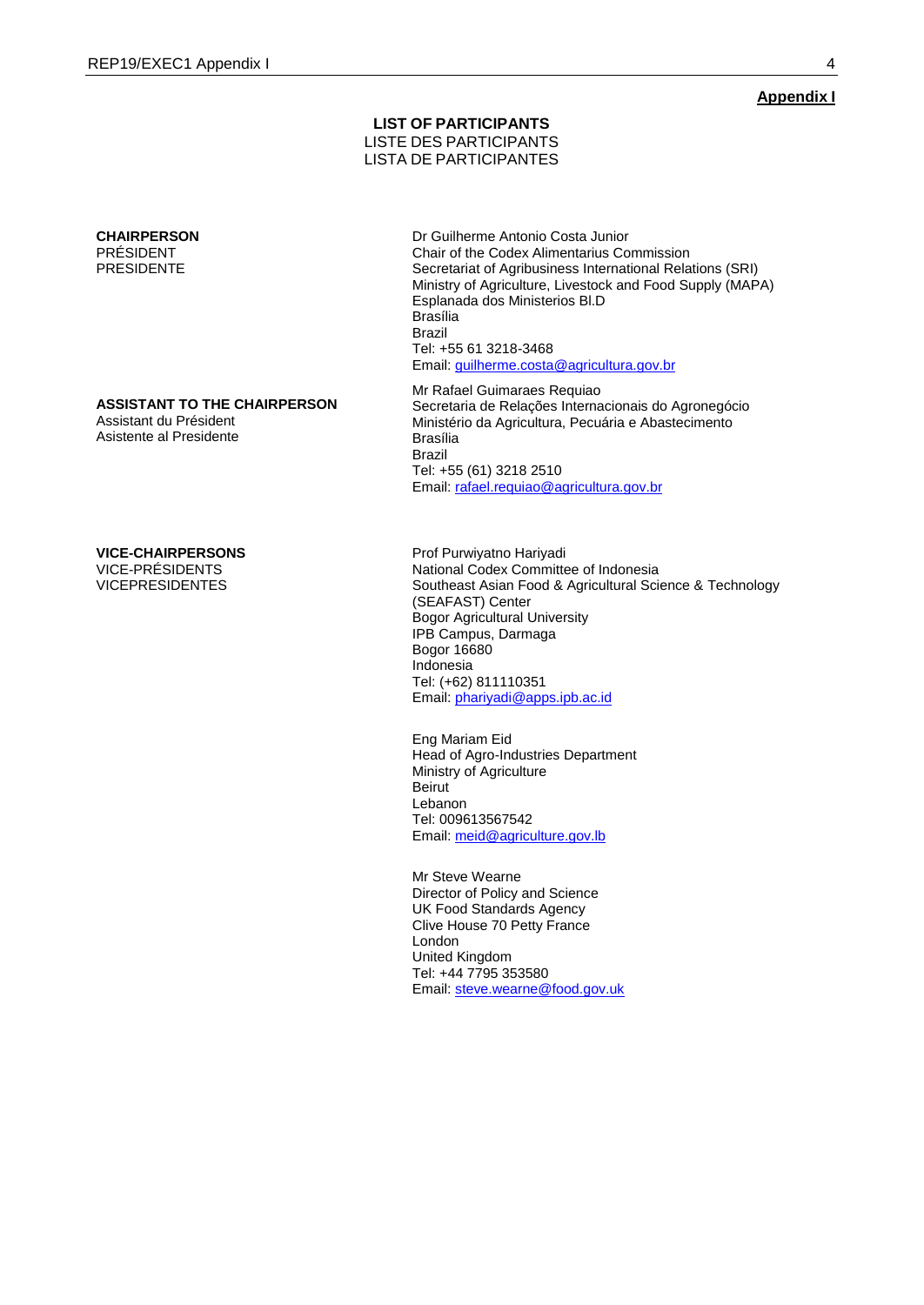#### **MEMBERS ELECTED ON A GEOGRAPHIC BASIS** MEMBRES ÉLUS SUR UNE BASE GÉOGRAPHIQUE MIEMBROS ELEGIDOS SOBRE UNA BASE GEOGRÁFICA

# **AFRICA**

AFRIQUE ÁFRICA

Mr Charles Emeka Nwagbara Head, Codex Contact Point Nigeria Standards Organisation of Nigeria 52 Lome Crescent, Wuse Zone 7 Abuja **Nigeria** Tel: +2348072801989 Email: [charles\\_nwagbara@yahoo.com](mailto:charles_nwagbara@yahoo.com)

## **Advisors to the Member for Africa**

Conseiller du Membre pour l'Afrique Asesor del Miembro para África

#### Prof Amadou Diouf

Président du Comité national du Codex Alimentarius Centre Anti Poison Ministère de la Santé et de l'Action sociale Hôpital de Fann Dakar Senegal Tel: +221 77 644 98 23 Email: [amdiouf@me.com](mailto:amdiouf@me.com) ; [amadou.diouf@ucad.edu.sn](mailto:amadou.diouf@ucad.edu.sn)

Mr Lazaro Henry Msasalaga Process Technology Standards Manager Codex Contact Point Process Technology Standards Department Tanzania Bureau of Standards P.O. Box 9524 Dar-es-Salaam United Republic of Tanzania Tel: +255 22 2450206 Email: [codex@tbs.go.tz](mailto:codex@tbs.go.tz)

### **ASIA**

ASIE ÁSIA

Ms Norrani Eksan Deputy Director Food Safety and Quality Division Ministry of Health Malaysia Level 4, Menara Prisma No 26, Jalan Persiaran Perdana, Precint 3 Putrajaya Malaysia Tel: +603 88850794 Email: [norrani@moh.gov.my](mailto:norrani@moh.gov.my)

#### **Advisors to the Member for Asia** Conseiller du Membre pour l'Asie

Asesor del Miembro para Ásia

Ms Yayoi Tsujiyama Acting Director for International Standards Office Food Safety and Consumer Affairs Bureau Ministry of Agriculture, Forestry and Fisheries 1-2-1 Kasumigaseki, Chiyoda-ku, Tokyo Japan Tel: +81-3-3502-8732 Email: [yayoi\\_tsujiyama170@maff.go.jp](mailto:yayoi_tsujiyama170@maff.go.jp)

Dr Mun-gi Sohn Professor Food Science & Biotechnology Kyung Hee University 1732, Deogyeong-daero, Giheung-gu, Yongin-si, Gyeonggi-do Republic of Korea Tel: +82 10 9070 5611 Email: [mgsohn@khu.ac.kr](mailto:mgsohn@khu.ac.kr)

#### **EUROPE**

EUROPE EUROPA

Mrs Vigdis S. Veum Møllersen Senior Adviser Norwegian Food Safety Authority Head Office Felles Postmottak P.O Box 383 **Brumunddal** Norway Tel: +47 22 77 91 04 Email: [visvm@mattilsynet.no](mailto:visvm@mattilsynet.no)

#### **Advisors to the Member for Europe**

Conseillers du Membre pour l'Europe Asesores del Miembro para Europa

Mr Mike O'neill Head of Codex Policy & Programmes Food Standards Agency Clive House, 70 Petty France London United Kingdom Tel: +44 (0) 20 72768664 Email: [Mike.Oneill@food.gov.uk](mailto:Mike.Oneill@food.gov.uk)

Mr Niklas Schulze Icking Deputy Head of Division Federal Ministry of Food and Agriculture Wilhelmstr.54 Berlin Germany Tel: +49 30 18529-3515 Email: [niklas.schulze-icking@bmel.bund.de](mailto:niklas.schulze-icking@bmel.bund.de)

#### **LATIN AMERICA AND THE CARIBBEAN** AMÈRIQUE LATINE ET CARAÏBES AMÉRICA LATINA Y EL CARIBE

Mr César Osvaldo Orozco Arce Director de Normatividad Internacional y Agroindustria Dirección General de Normas Secretaría de Economía Puente de Tecamachalco no. 6 Col. Lomas de Tecamachalco, Naucalpan de Juárez Edo. de Mex. Mexico Tel: +52 (55) 5229-6100 Ext.43247 Email: [cesar.orozco@economia.gob.mx](mailto:cesar.orozco@economia.gob.mx)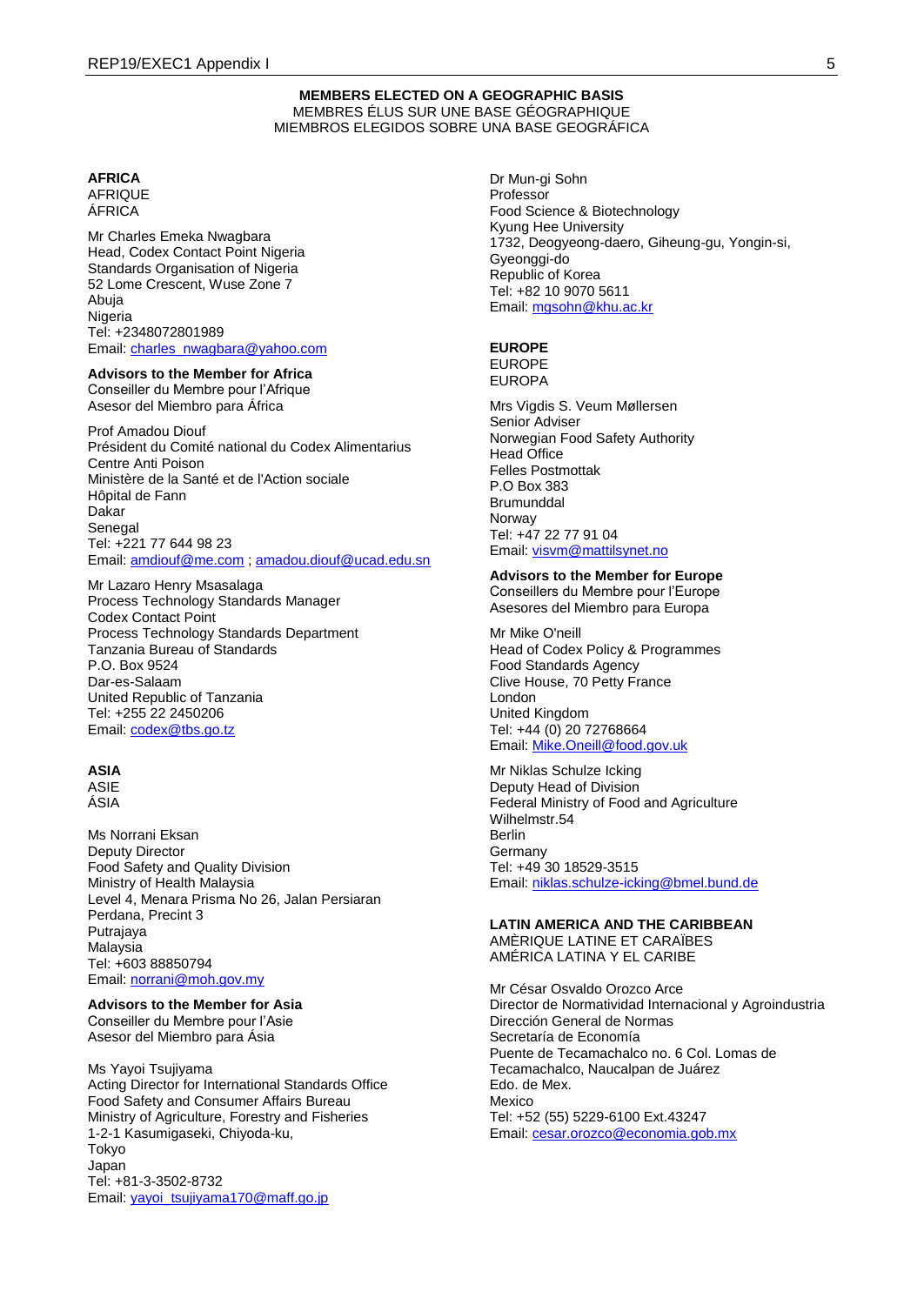#### **Advisors to the Member for Latin America and the Caribbean**

Conseiller du Membre pour l'Amèrique Latine et Caraïbes Asesor del Miembro para América Latina y el Caribe

Mrs Nuri Gras Executive Secretary Chilean Agency for Food Safety and Food Quality, ACHIPIA Calle Nueva York 17, Santiago Santiago Chile Tel: +56227979900 Email: [nuri.gras@achipia.gob.cl](mailto:nuri.gras@achipia.gob.cl)

#### **NEAR EAST**  PROCHE-ORIENT

CERCANO ORIENTE

Dr Nabila Abdelhalim Commercial Minister Plenipotentiary Economic & Commercial Affairs Embassy of the Arab Republic of Egypt Salaria St. 267 – 00199 Rome Rome Italy Tel: +39 06 85355092 Email: [rome@ecs.gov.eg](mailto:rome@ecs.gov.eg)

Eng Ahmed Mohammed Elhelw Codex Contact Point for Egypt Food Standards Egyptian Organization for Standardization and Quality (EOS) 16 Tadreeb AlMudarbeen St., AlAmeriah Cairo Egypt Tel: +201224083536 Email: [Ahmed.Elhelw@eos.org.eg](mailto:Ahmed.Elhelw@eos.org.eg)

#### **NORTH AMERICA**  AMÉRIQUE DU NORD

AMÉRICA DEL NORTE

Ms Mary Frances Lowe US Manager for Codex Alimentarius US Codex Office Department of Agriculture Food Safety and Inspection Services 1400 Independence Avenue, SW Room 4861-S Bldg. Washington United States of America Tel: +1-202-205-7760 Email: [maryfrances.lowe@fsis.usda.gov](mailto:maryfrances.lowe@fsis.usda.gov)

#### **Advisors to the Member for North America**

Conseillères du Membre pour l'Amérique du Nord Asesores del Miembro para América del Norte

Mr Kenneth Lowery International Issues Analyst U.S. Codex Office 1400 Independence Avenue SW Room 4861-South Building Washington DC United States of America Tel: +1 202 690 4042 Email: [kenneth.lowery@fsis.usda.gov](mailto:kenneth.lowery@fsis.usda.gov)

Ms Mae Johnson **Director** Bureau of Policy, Intergovernmental and International Affairs Health Canada, Government of Canada 251 Sir Frederick Banting Driveway AL 2204C **Ottawa** Canada Tel: 613 957-8417 Email: [mae.johnson2@canada.ca](mailto:mae.johnson2@canada.ca)

#### **SOUTH WEST PACIFIC**  PACIFIQUE SUD-OUEST

PACÍFICO SUDOCCIDENTAL

Mr Tom Black Director, Codex International Standards Department of Agriculture and Water Resources GPO Box 858 Canberra Australia Tel: +61262716682 Email: [tom.black@agriculture.gov.au](mailto:tom.black@agriculture.gov.au)

### **Advisors to the Member for South West Pacific**

Conseillères du Membre pour Pacifique Sud-Ouest Asesores del Miembro para Pacífico Sudoccidental

Mr Raj Rajasekar Senior Programme Manager Ministry for Primary Industries 25 The Terrace **Wellington** New Zealand Email: [raj.rajasekar@mpi.govt.nz](mailto:raj.rajasekar@mpi.govt.nz)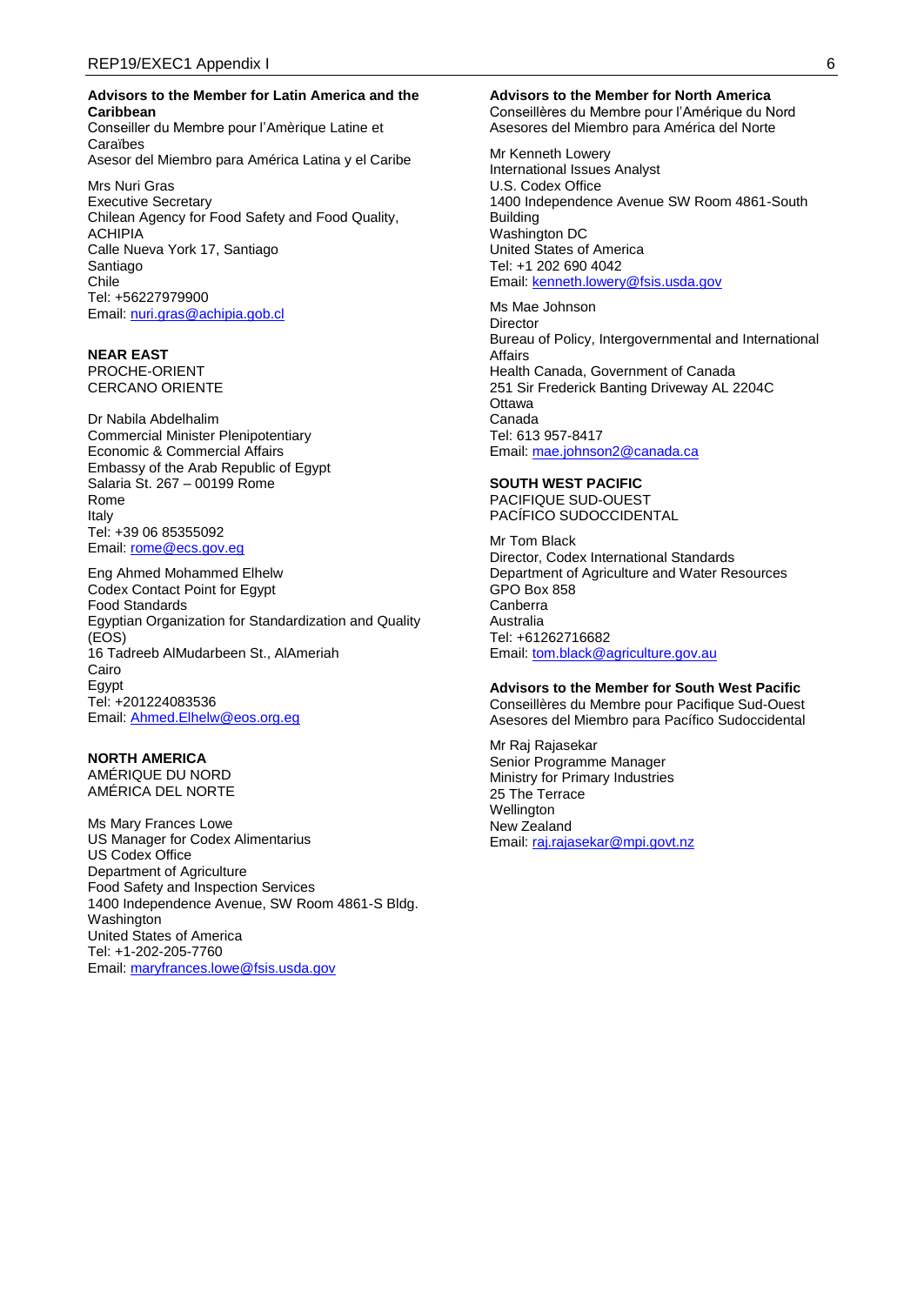#### **COORDINATORS** COORDONNATEURS **COORDINADORES**

#### **COORDINATOR FOR AFRICA**

Coordonnateur pour l'Afrique Coordinador para África

Dr Kimutai William Maritim Senior Assistant Director Directorate of veterinary Services Ministry of Agriculture, Livestock, Fisheries and Irrigation Private Bag Kabete Nairobi Kenya Tel: +254722601653 Email: [kimutaimaritim@yahoo.co.uk](mailto:kimutaimaritim@yahoo.co.uk)

# **COORDINATOR FOR ASIA**

Coordonnateur pour l'Asie Coordinador para Asia

Mr Sunil Bakshi Advisor (Codex / Regulations) Food Safety and Standards Authority of India FDA Bhawan, Near Bal Bhawan New Delhi India Tel: +91-11-23237439 Email: [sbakshi@fssai.gov.in](mailto:sbakshi@fssai.gov.in)

### **COORDINATOR FOR EUROPE**

Coordonnatrice pour l'Europe Coordinadora para Europa

Dr Nailya Karsybekova Head of the Department for Codex Issues Ministry of Health Committee for Public Health Protection National Center for Expertise Dostyk Ave., 18 Business centre "Moscow", 8th Floor, Office 19 Astana Kazakhstan Tel.: +7(712)554925 Email: [nailya.karsybekova@gmail.com](mailto:nailya.karsybekova@gmail.com)

#### **COORDINATOR FOR LATIN AMERICA AND THE CARIBBEAN**

Coordonnateur pour l'Amérique Latine et les Caraïbes Coordinador para América Latina y el Caribe

Mr Diego Varela Coordinador Asuntos Internacionales Agencia Chilena para la Inocuidad y Calidad Alimentaria, ACHIPIA Ministerio de Agricultura Nueva York 17, piso 4 Santiago Chile Tel: +56 2 27979900 Email: [diego.varela@achipia.gob.cl](mailto:diego.varela@achipia.gob.cl)

#### **COORDINATOR FOR NEAR EAST**

Coordonnateur pour le Proche-Orient Coordinador para el Cercano Oriente

Dr Mohammad Hossein Shojaee Aliabadi Senior Scientific Adviser Institute of Standards & Industrial Research of IRAN Director and Laboratory Manager Faroogh Life Sciences Research Laboratory No. 96, Parcham Street Tohid Square Tehran Iran (Islamic Republic of) Tel: +98 912 159 17 66 Email: [Farooghlab@gmail.com](mailto:Farooghlab@gmail.com)

#### **COORDINATOR FOR NORTH AMERICA AND SOUTH WEST PACIFIC**

Coordonnateur pour l'Amérique du Nord et le Pacifique Sud-Ouest Coordinador para América del Norte y Pacífico **Sudoccidental** 

Mr Timothy Tekon Tumukon **Director** Department of Biosecurity Private Mail Bag 9086 Port Vila Vanuatu Tel: (678) 23519 or (678) 33580 Email: [ttumukon@vanuatu.gov.vu](mailto:ttumukon@vanuatu.gov.vu)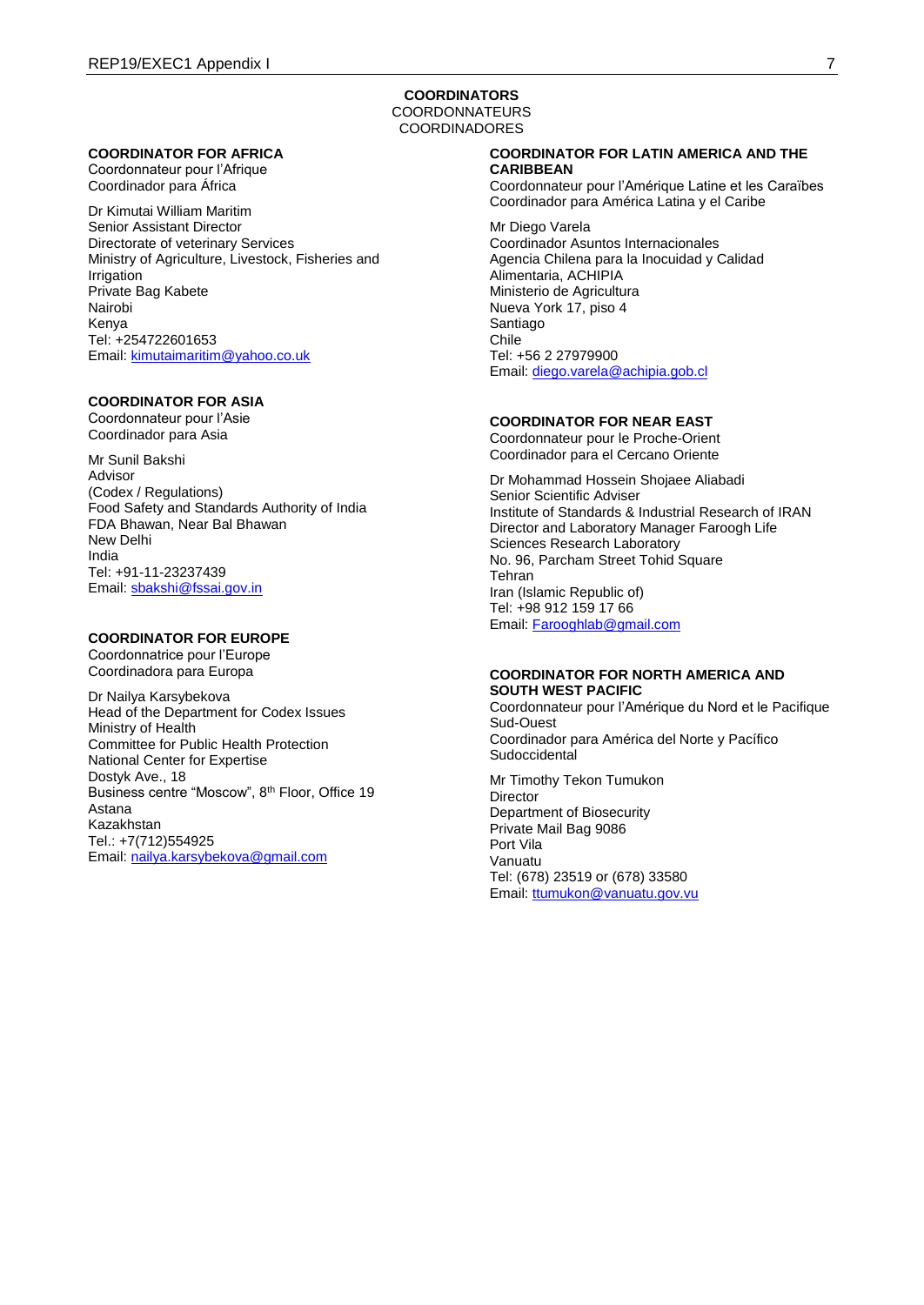#### **WORLD HEALTH ORGANIZATION (WHO)**

Organisation mondiale de la Santé (OMS) Organización Mundial de la Salud (OMS)

Dr Angelika Tritscher **Coordinator** Department of Food Safety and Zoonoses (FOS) World Health Organization (WHO) 20, Avenue Appia 1211 Geneva 27 **Switzerland** Tel: +41 22 7913569 Email: [tritschera@who.int](mailto:tritschera@who.int)

# **FOOD AND AGRICULTURE ORGANIZATION OF THE UNITED NATIONS (FAO)**

Organisation des Nations Unies pour l'alimentation et l'agriculture (FAO) Organización de las Naciones Unidas para la Alimentación y la Agricultura (FAO)

Dr Renata Clarke Head, Food Safety and Quality Unit Agriculture and Consumer Protection Department Food and Agriculture Organization of the U.N. Viale delle Terme di Caracalla Rome Italy Tel: +39 06 5705 2010 Email: [Renata.Clarke@fao.org](mailto:Renata.Clarke@fao.org)

Mr Markus Lipp Senior Food Safety Officer Agriculture and Consumer Protection Department Food and Agriculture Organization of the U.N. Viale delle Terme di Caracalla Rome Italy Email: [Markus.Lipp@fao.org](mailto:Markus.Lipp@fao.org)

#### **CODEX SECRETARIAT**

Secrétariat du Codex Secretaría del Codex

Mr Tom Heilandt Secretary Codex Alimentarius Commission Joint FAO/WHO Food Standards Programme Food and Agriculture Organization of the U.N. Viale delle Terme di Caracalla Rome Italy Tel: +39 06 5705 4384 Email: [tom.heilandt@fao.org](mailto:tom.heilandt@fao.org)

Ms Sarah Cahill Senior Food Standard Officer Joint FAO/WHO Food Standards Programme Food and Agriculture Organization of the U.N. Viale delle Terme di Caracalla Rome Italy Tel: +39 0657053614 Email: [Sarah.Cahill@fao.org](mailto:Sarah.Cahill@fao.org)

Ms Hilde Kruse Senior Food Standard Officer Joint FAO/WHO Food Standards Programme Food and Agriculture Organization of the U.N. VIale delle Terme di Caracalla Rome Italy Tel: +39 0657053331 Email: [Hilde.Kruse@fao.org](mailto:Hilde.Kruse@fao.org)

Ms Gracia Brisco Food Standards Officer Joint FAO/WHO Food Standards Programme Food and Agriculture Organization of the U.N. Viale delle Terme di Caracalla Rome Italy Tel: +39 06 570 52700 Email: [gracia.brisco@fao.org](mailto:gracia.brisco@fao.org)

Ms Verna Carolissen-mackay Food Standards Officer Joint FAO/WHO Food Standards Programme Food and Agriculture Organization of the U.N. Viale delle Terme di Caracalla Rome Italy Tel: +39 06 5705 5629 Email: [verna.carolissen@fao.org](mailto:verna.carolissen@fao.org)

Ms Lingping Zhang Food Standards Officer Joint FAO/WHO Food Standards Programme Food and Agriculture Organization of the U.N. Viale delle Terme di Caracalla Rome Italy Tel: +39 06570 53218 Email: [lingping.zhang@fao.org](mailto:lingping.zhang@fao.org)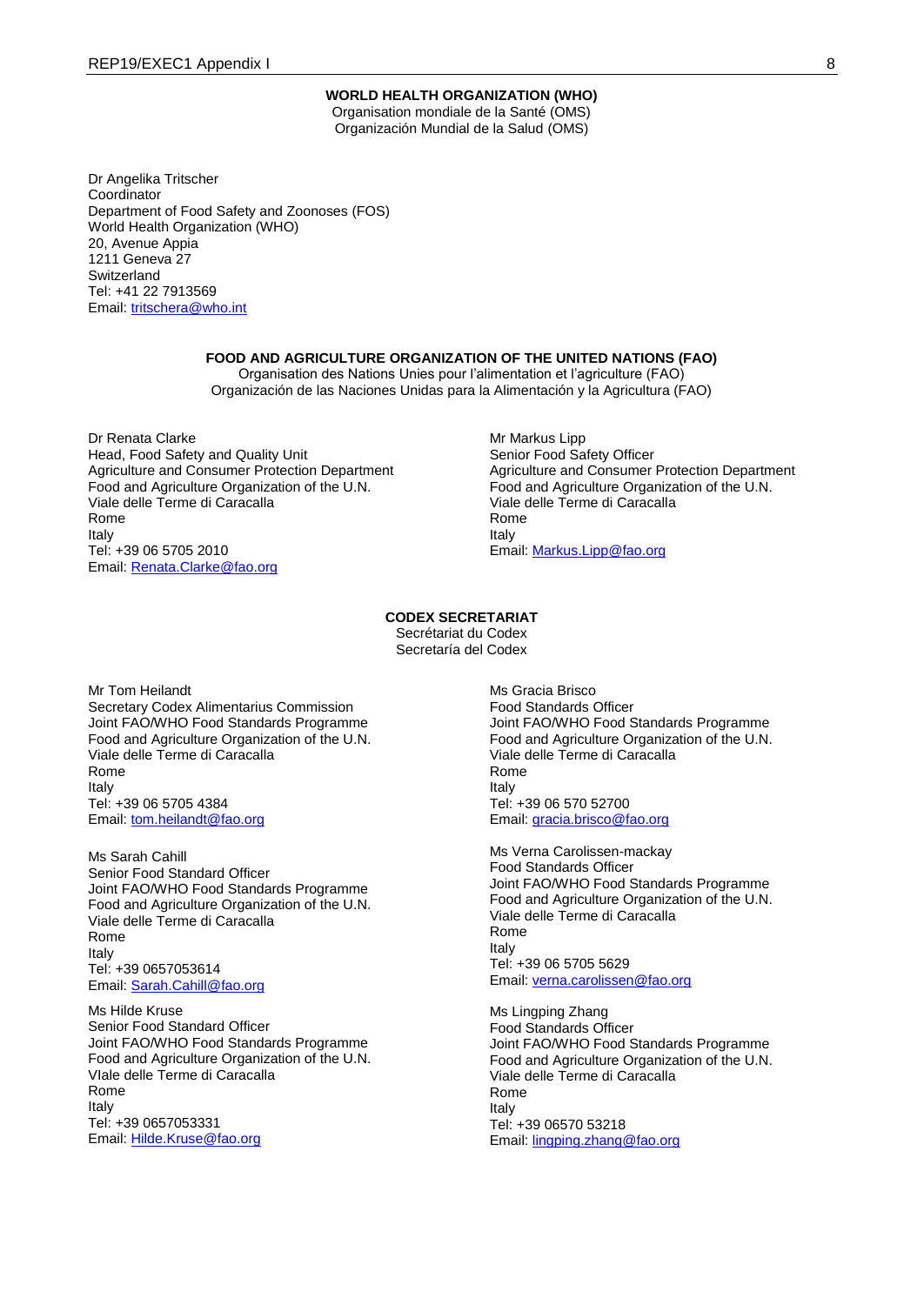#### REP19/EXEC1 Appendix I 9

Mr Patrick Sekitoleko Food Standards Officer Joint FAO/WHO Food Standards Programme Food and Agriculture Organization of the U.N. Viale delle Terme di Caracalla Rome Italy Tel: +39 06 5705 6626 Email: [patrick.sekitoleko@fao.org](mailto:patrick.sekitoleko@fao.org)

Mr David Massey Special Advisor Joint FAO/WHO Food Standards Programme Food and Agriculture Organization of the UN Viale delle Terme di Caracalla Rome Italy Tel: +39 06 570 53465 Email: [david.massey@fao.org](mailto:david.massey@fao.org)

Mrs Donatella Mori IT Business Analyst (Information Systems) Joint FAO/WHO Food Standards Programme Food and Agriculture Organization of the U.N. Viale delle Terme di Caracalla Rome Italy Tel: +39 06 5705 6820 Email: [donatella.mori@fao.org](mailto:donatella.mori@fao.org)

Ms Anne Beutling Associate Professional Officer Joint FAO/WHO Food Standards Programme Food and Agriculture Organization of the U.N. Viale delle Terme di Caracalla Rome Italy Tel: +39 06 570 53528 Email: [anne.beutling@fao.org](mailto:anne.beutling@fao.org)

Ms Myoengsin Choi Food Standards Officer Joint FAO/WHO Food Standards Programme Food and Agriculture Organization of the U.N. Viale delle Terme di Caracalla Rome Italy Tel: +39 06570 54796 Email: [myoengsin.choi@fao.org](mailto:myoengsin.choi@fao.org)

Ms Rain Yamamoto Food Standards Officer Joint FAO/WHO Food Standards Programme Food and Agriculture Organization of the U.N. Viale delle Terme di Caracalla Rome Italy Tel: +39 06570 55868 Email: [rain.yamamoto@fao.org](mailto:rain.yamamoto@fao.org)

Mr Roberto Sciotti Record & Information Management Officer & Webmaster Joint FAO/WHO Food Standards Programme Food and Agriculture Organization of the U.N. Viale delle Terme di Caracalla Rome Italy Tel: +39 06 570 56141 Email: [Roberto.Sciotti@fao.org](mailto:Roberto.Sciotti@fao.org)

Mr Mirko Montuori Communication and Information Consultant Joint FAO/WHO Food Standards Programme Food and Agriculture Organization of the U.N. Viale delle Terme di Caracalla Rome Italy Tel: +39 06 570 53806 Email: [mirko.montuori@fao.org](mailto:mirko.montuori@fao.org)

Mr Ross Halbert **Consultant** Joint FAO/WHO Food Standards Programme Food and Agriculture Organization of the U.N. Viale delle Terme di Caracalla Rome Italy Email: [rhalbert@gmail.com](mailto:rhalbert@gmail.com)

Mr Giuseppe Di Chiera Programme Specilist Joint FAO/WHO Food Standards Programme Food and Agriculture Organization of the UN Viale delle Terme di Caracalla Rome Italy Tel: +39 06 570 52533 Email: [giuseppe.dichiera@fao.org](mailto:giuseppe.dichiera@fao.org)

Ms Jingfei Qian Visiting Expert Joint FAO/WHO Food Standards Programme Food and Agriculture Organization of the U.N Viale delle Terme di Caracalla Rome Italy Tel: +39 06 57050425 Email: [Jingfei.Qian@fao.org](mailto:Jingfei.Qian@fao.org)

Ms Jocelyne Farruggia Administrative Assistant Joint FAO/WHO Food Standards Programme Food and Agriculture Organization of the U.N. Via delle Terme di Caracalla Rome Italy Tel: +39 06 570 54601 Email: [Jocelyne.Farruggia@fao.org](mailto:Jocelyne.Farruggia@fao.org)

Ms Ilaria Tarquinio Administrative Assistant Food and Agriculture Organization of the U.N. (FAO) Viale delle Terme di Caracalla Rome Italy Tel: +39 06570 55425 Email: [ilaria.tarquinio@fao.org](mailto:ilaria.tarquinio@fao.org)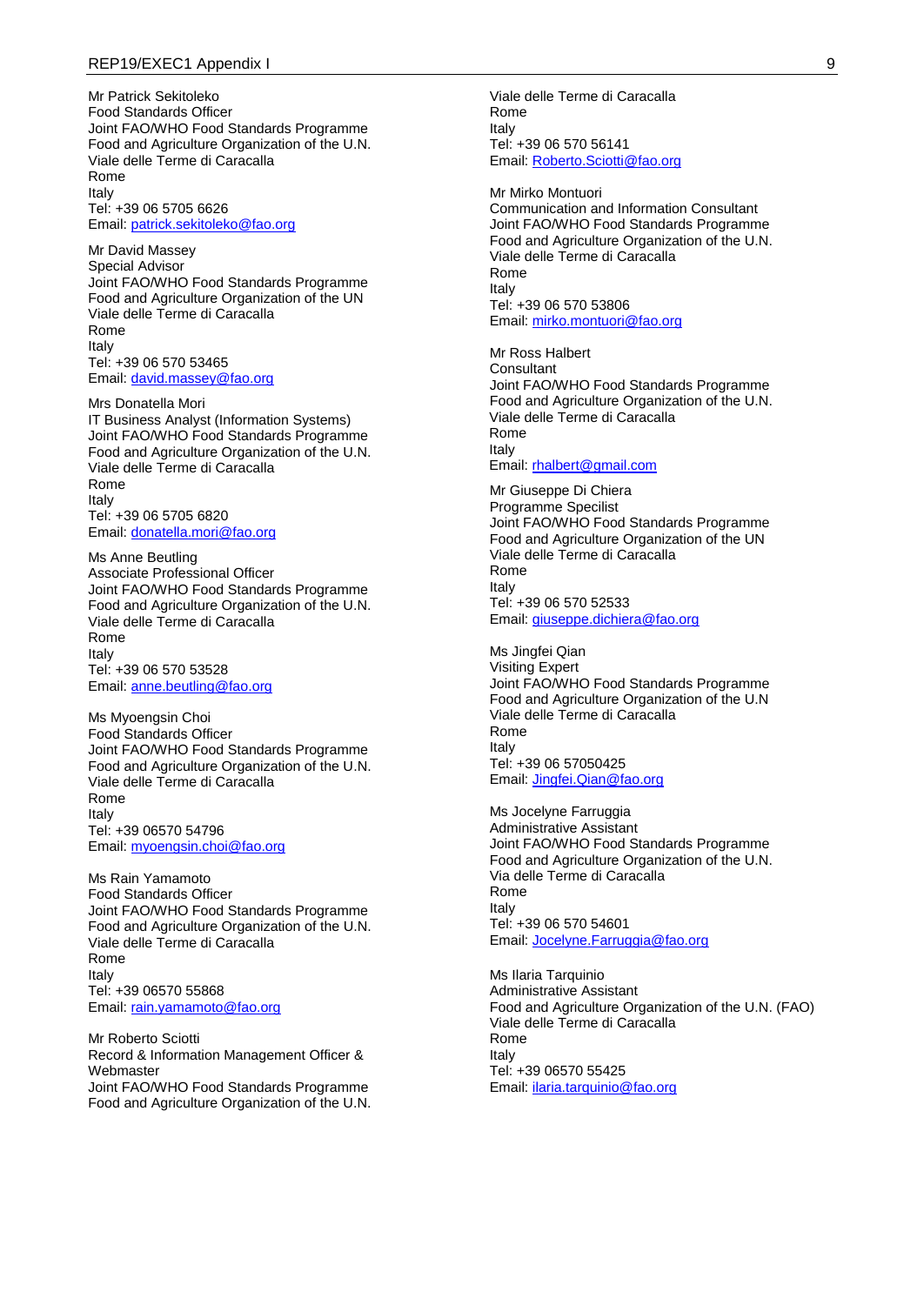# **INCLUSIVENESS AND TIMELINESS IN THE DEVELOPMENT OF THE CODEX STRATEGIC PLAN 2020-2025**

CCEXEC75 recalled the importance of inclusiveness and timeliness in the development of its new Strategic Plan. Members also recalled the value of regional consultation and the chairperson highlighted the need to use innovative approaches to achieving this. In this context informal discussions were held between the CAC Bureau, the Regional coordinators and the Secretariat to consider possible options.

Some of the important principles that emerged from the discussion were:

- strategic planning is an evolutionary process;
- regions and their members own the plan, which requires their active participation in its construction;
- regional coordinators play a key role in promoting engagement in the discussions on the strategic plan
- regional implementation of the plan will be key.

Bearing the above in mind, it was agreed that we should aim to facilitate opportunities for discussion, both electronically and physically, that are tailored to the individual needs of the regions and focused on the strategic plan, rather than applying an overly rigid approach. To facilitate further discussion and potential agreement at CCEXEC76 on a framework for regional engagement, a timetable for completion is proposed below.

The proposed process, to facilitate adoption at CAC 42, provides three opportunities for discussion at the regional level – two on the content of the strategic plan (in July-November 2018 and in January-March 2019 (with the opportunity of meeting in the margins of CCGP as an option)), with the document being available for a final round before CCEXEC 77 and CAC42. The RCCs would then facilitate the development of regional implementation roadmaps<sup>10</sup> for their respective regions.

While noting that a decision on the timetable for the completion of the new Strategic Plan would be discussed at CCEXEC76, the process below outlines the steps to be taken towards adoption at CAC 42. If it is agreed to extend the timetable for development, it is proposed that this would simply lengthen the period for consultation (Rounds 2 and 3) and that the final drafting would take place in December 2019 rather than April 2019. As the discussions highlighted the importance of having a regional roadmap for implementation of the Strategic Plan and, irrespective of the timetable followed, it is proposed that this be considered at the next round of Regional Coordination Meetings, in September-October 2019.

Process of engagement and revision of the Strategic Plan to support adoption at CAC42

 $10$  In line with the observation that regions and members own the strategic plan, development of a regional roadmap for implementation is envisaged, as enabling the Regional Coordinating Committees to identify the specific activities where they would take leadership, identify where regions can lead the provision of relevant data etc. to help in monitoring the implementation of the strategic plan (building on existing data collection mechanisms where possible), and where regions could use the output to further promote and facilitate the work of Codex.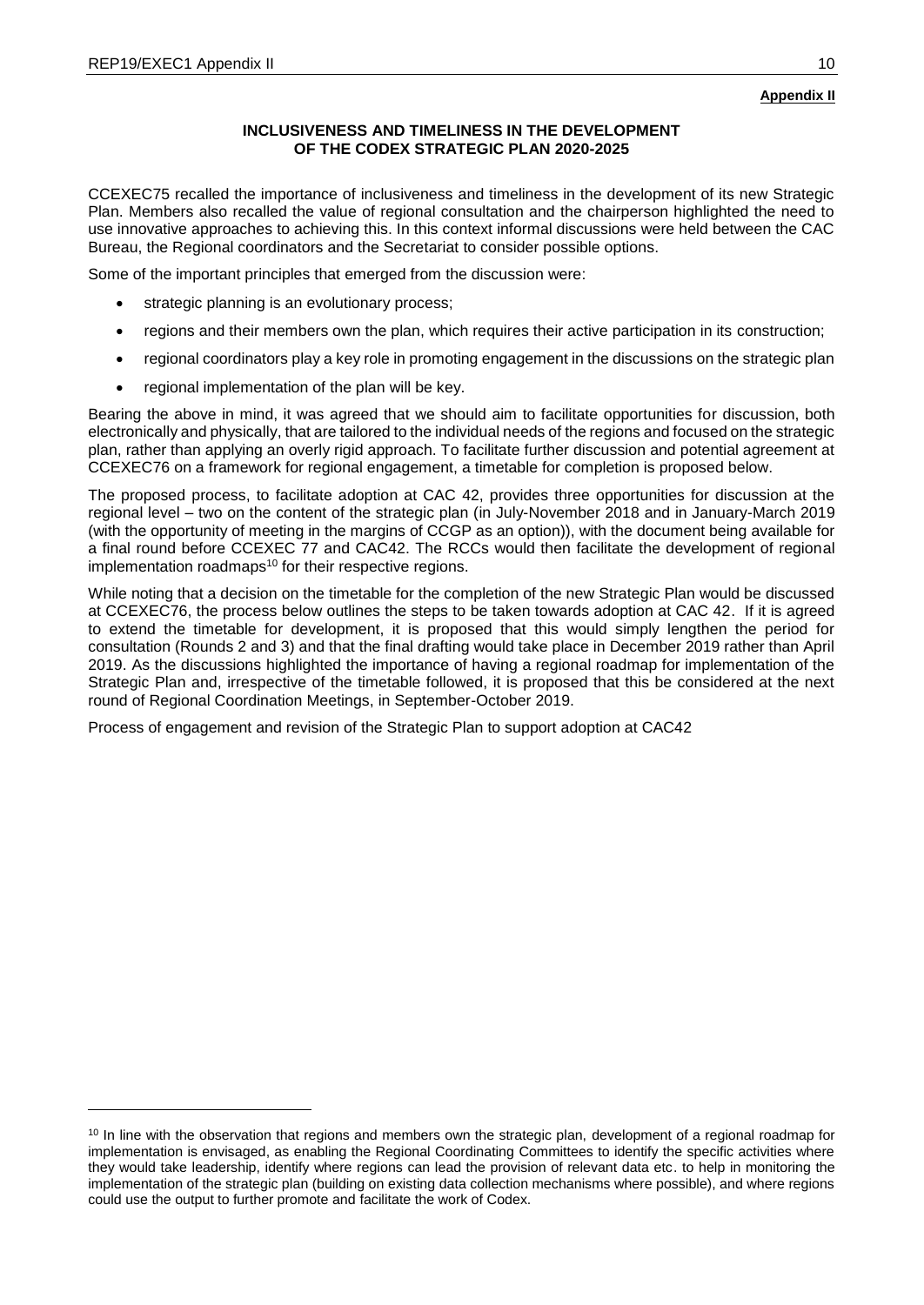è

| <b>Timeline</b>                                           | <b>Action</b>                                                                                                                                                                                                                                                                                                                                                                                                                                                |
|-----------------------------------------------------------|--------------------------------------------------------------------------------------------------------------------------------------------------------------------------------------------------------------------------------------------------------------------------------------------------------------------------------------------------------------------------------------------------------------------------------------------------------------|
| 1 August 2018                                             | A circular letter requesting comments issued together with the<br>revised Strategic Plan based on discussions at CCEXEC75<br>(and CCEXEC76)                                                                                                                                                                                                                                                                                                                  |
| 1 August 2018 - 30 November 2018<br>(Round 1 of comments) | Face to face discussions convened in each region, using the<br>margins of existing scheduled meetings or workshops where<br>possible. These meetings would be proceeded by a proactive<br>electronic discussion promoted by the regional coordinator<br>and supported by the Codex secretariat. Their aim would be to<br>familiarise members in the region with the plan, and promote<br>the importance of comments from members in this first<br>iteration. |
| 30 November 2018                                          | Deadline for comments from countries                                                                                                                                                                                                                                                                                                                                                                                                                         |
| 1 December 2018 - 15 January 2019                         | Revision of the Strategic Plan based on first round of<br>comments. Drafting Group meeting convened in December<br>(possibly in the margins of a subsidiary body meeting) to<br>incorporate the comments received from the open comment<br>period                                                                                                                                                                                                            |
| 16 January 2019 (approx.)                                 | Circular Letter issued requesting members' comments and, to<br>the extent possible, regional positions on the revised version<br>of the Strategic Plan.                                                                                                                                                                                                                                                                                                      |
| 16 January - 30 April 2019<br>(Round 2 of comments)       | period on the<br>revised<br>Regional<br>Comment<br>version.<br>coordinators are encouraged to seek regional input to inform<br>regional positions through electronic means or face-to-face<br>discussions (e.g. in the margins of CCGP). Further comments<br>from individual members would also be welcome.                                                                                                                                                  |
| $1 - 30$ May 2019                                         | Final revision of the Strategic Plan by the Drafting Group.                                                                                                                                                                                                                                                                                                                                                                                                  |
| 1 June 2019                                               | Final draft strategic plan in all languages posted on the CAC42<br>and CCEXEC77 webpages                                                                                                                                                                                                                                                                                                                                                                     |
| 1 - 4 July 2019                                           | Discussion and recommendation on next steps by CCEXEC77                                                                                                                                                                                                                                                                                                                                                                                                      |
| 8 - 12 July 2019                                          | Discussed and, if agreed, adopted at CAC                                                                                                                                                                                                                                                                                                                                                                                                                     |
| September - October 2019                                  | Regional roadmaps for the implementation of the strategic<br>plan discussed by the RCCs                                                                                                                                                                                                                                                                                                                                                                      |